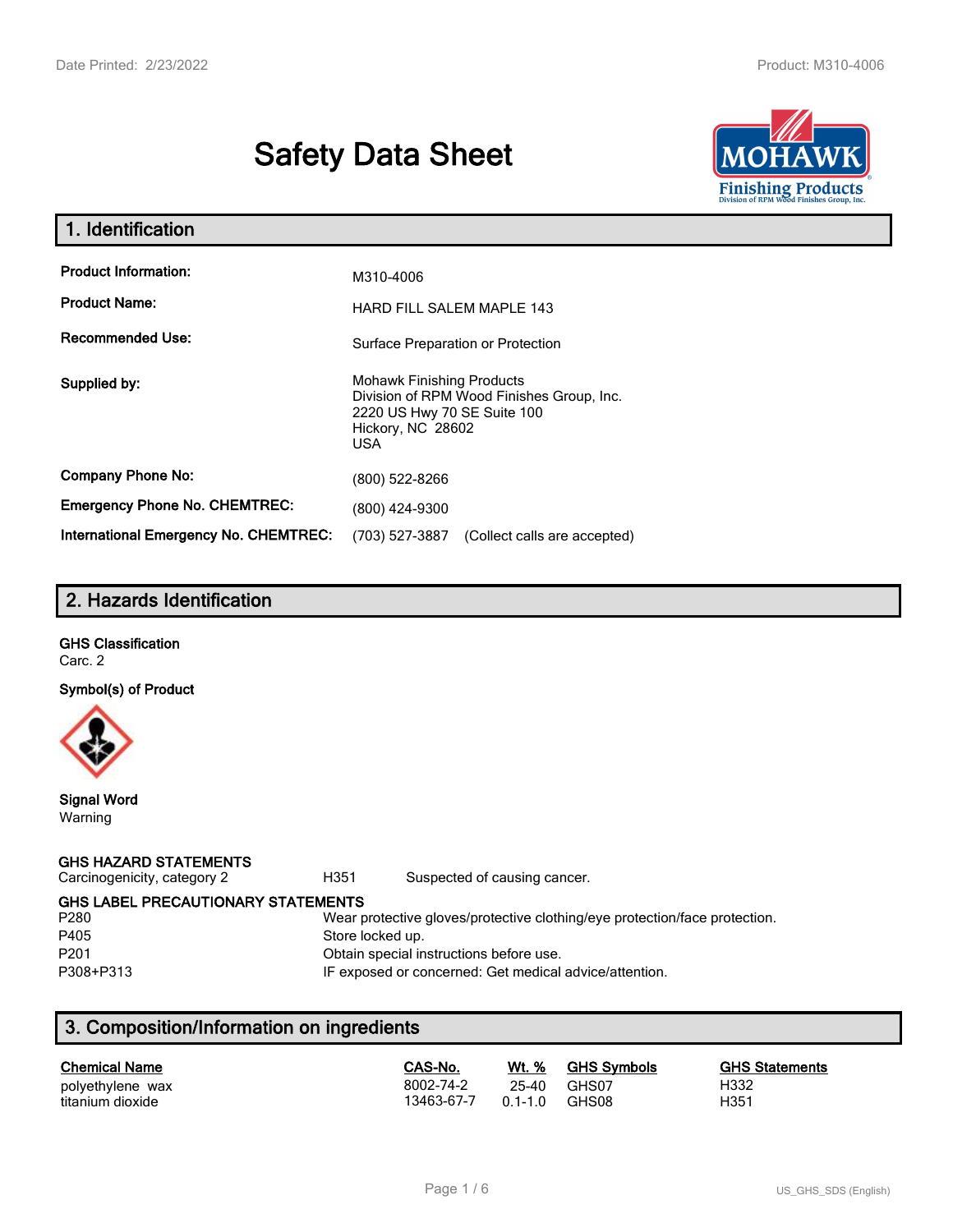The exact percentage (concentration) of ingredients is being withheld as a trade secret.

The text for GHS Hazard Statements shown above (if any) is given in the "Other information" Section.

# **4. First-aid Measures**



FIRST AID - EYE CONTACT: IF IN EYES: Rinse cautiously with water for several minutes. Remove contact lenses, if present and easy to do. Continue rinsing. If eye irritation persists: Get medical advice/attention.

FIRST AID - SKIN CONTACT: IF ON SKIN: Gently wash with plenty of Soap and Water. If skin irritation occurs: Get medical advice/ attention.

FIRST AID - INGESTION: IF SWALLOWED: rinse mouth. Do NOT induce vomiting. IF exposed or if you feel unwell: Call a POISON CENTER or doctor/physician.

FIRST AID - INHALATION: IF INHALED: If breathing is difficult, remove victim to fresh air and keep at rest in a position comfortable for breathing. IF exposed or if you feel unwell: Call a POISON CENTER or doctor/physician.

# **5. Fire-fighting Measures**

**SPECIAL FIREFIGHTING PROCEDURES:** This product is not expected to burn under normal conditions of use.

**FIREFIGHTING EQUIPMENT:** None.

### **6. Accidental Release Measures**

**ENVIRONMENTAL MEASURES:** No Information

**STEPS TO BE TAKEN IN CASE MATERIAL IS RELEASED OR SPILLED:** Sweep up or vacuum up spillage and collect in suitable container for disposal.

**7. Handling and Storage**



**HANDLING:** Avoid inhalation and contact with eyes, skin, and clothing. Wash hands thoroughly after handling and before eating or drinking. In keeping with safe handling practices, avoid ignition sources (smoking, flames, pilot lights, electrical sparks); ground and bond containers when transferring the material to prevent static electricity sparks that could ignite vapor and use spark proof tools and explosion proof equipment. Empty containers may retain product residue or vapor. Do not pressurize, cut, weld, braze, solder, drill, grind, or expose container to heat, flame, sparks, static electricity, or other sources of ignition. Any of these actions can potentially cause an explosion that may lead to injury.

**STORAGE:** Keep containers closed when not in use. Store in cool well ventilated space away from incompatible materials.

# **8. Exposure Controls/Personal Protection**

| Ingredients with Occupational Exposure Limits |                                |                       |                           |                         |  |
|-----------------------------------------------|--------------------------------|-----------------------|---------------------------|-------------------------|--|
| <b>Chemical Name</b>                          | <b>ACGIH TLV-TWA</b>           | <b>ACGIH-TLV STEL</b> | <b>OSHA PEL-TWA</b>       | <b>OSHA PEL-CEILING</b> |  |
| polyethylene wax<br>titanium dioxide          | $2 \text{ mg/m}$<br>10 $mq/m3$ | N.D.<br>N.D           | N.D.<br>$15 \text{ mg/m}$ | N.D.<br>N.D.            |  |

**Further Advice: MEL = Maximum Exposure Limit OES = Occupational Exposure Standard SUP = Supplier's Recommendation Sk = Skin Sensitizer N.E. = Not Established N.D. = Not Determined**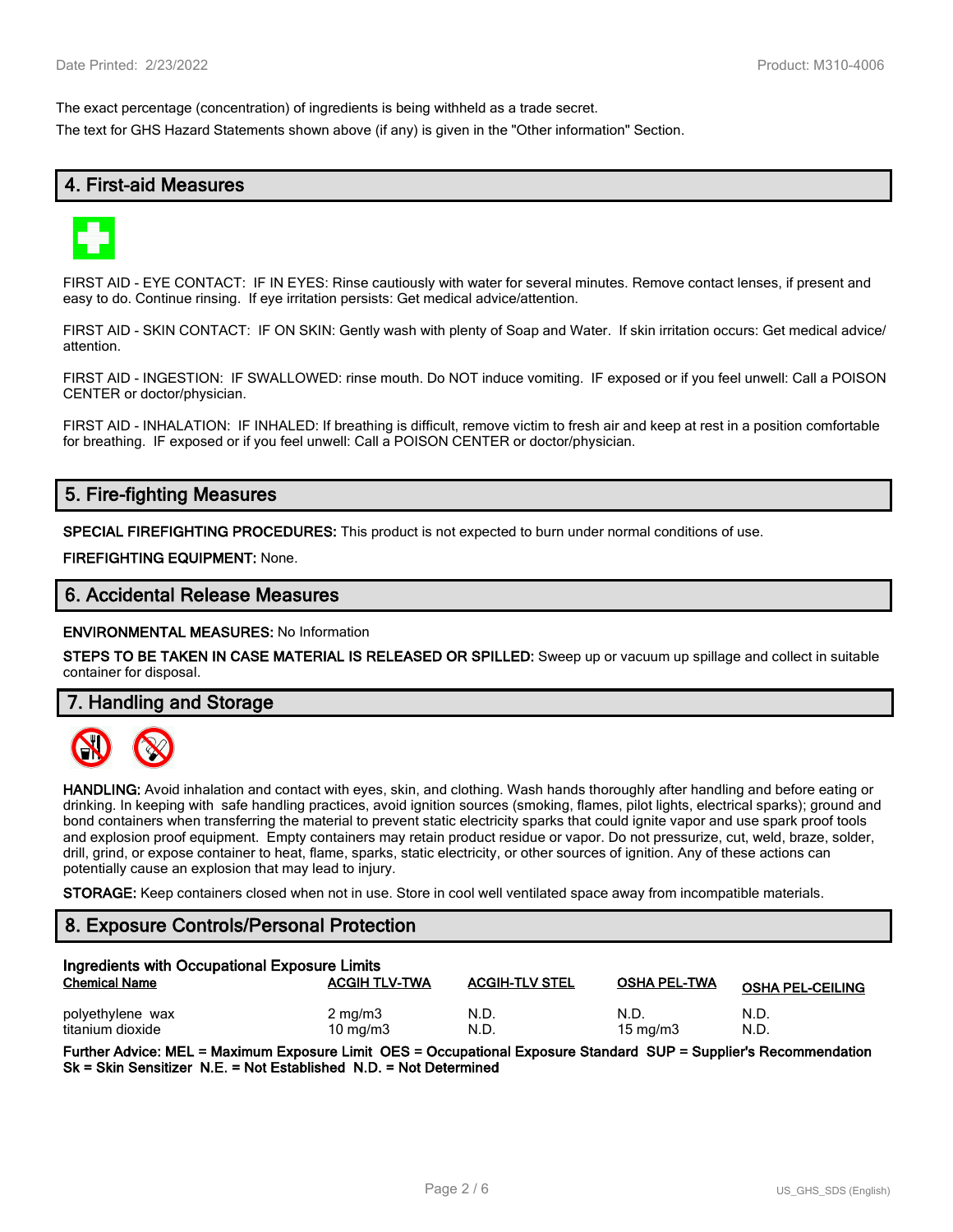# **Personal Protection**



**RESPIRATORY PROTECTION:** In case of insufficient ventilation wear suitable respiratory equipment.



**SKIN PROTECTION:** For prolonged or repeated contact use protective gloves.

**EYE PROTECTION:** Safety glasses



**OTHER PROTECTIVE EQUIPMENT:** No Information



**HYGIENIC PRACTICES:** It is good practice to avoid contact with the product and/or its vapors, mists or dust by using appropriate protective measures. Wash thoroughly after handling and before eating or drinking.

# **9. Physical and Chemical Properties**

| Appearance:                    | Solid                      | <b>Physical State:</b>                      | <b>SOLID</b>   |
|--------------------------------|----------------------------|---------------------------------------------|----------------|
| Odor:                          | None to Very Faint         | <b>Odor Threshold:</b>                      | Not determined |
| Density, g/cm3:                | 0.836                      | pH:                                         | Not determined |
| Freeze Point. °F:              | Not determined             | Viscosity:                                  | Not determined |
| <b>Solubility in Water:</b>    | Not determined             | Partition Coefficient, n-octanol/<br>water: | Not determined |
| Decomposition temperature, °F: | Not determined             | <b>Explosive Limits, %:</b>                 | Not determined |
| Boiling Range, °F:             | Not determined             | Flash Point, °F:                            | 390 °F         |
| Combustibility:                | <b>Supports Combustion</b> | Auto-Ignition Temperature, °F:              | Not determined |
| <b>Evaporation Rate:</b>       | Slower than Diethyl Ether  | Vapor Pressure, mmHg:                       | Not determined |
| <b>Vapor Density:</b>          | Not determined             |                                             |                |

# **10. Stability and reactivity**

**N.I. = No Information**

**STABILITY:** Stable under normal conditions. **CONDITIONS TO AVOID:** Not applicable. **INCOMPATIBILITY:** None known. **HAZARDOUS DECOMPOSITION PRODUCTS:** Not determined.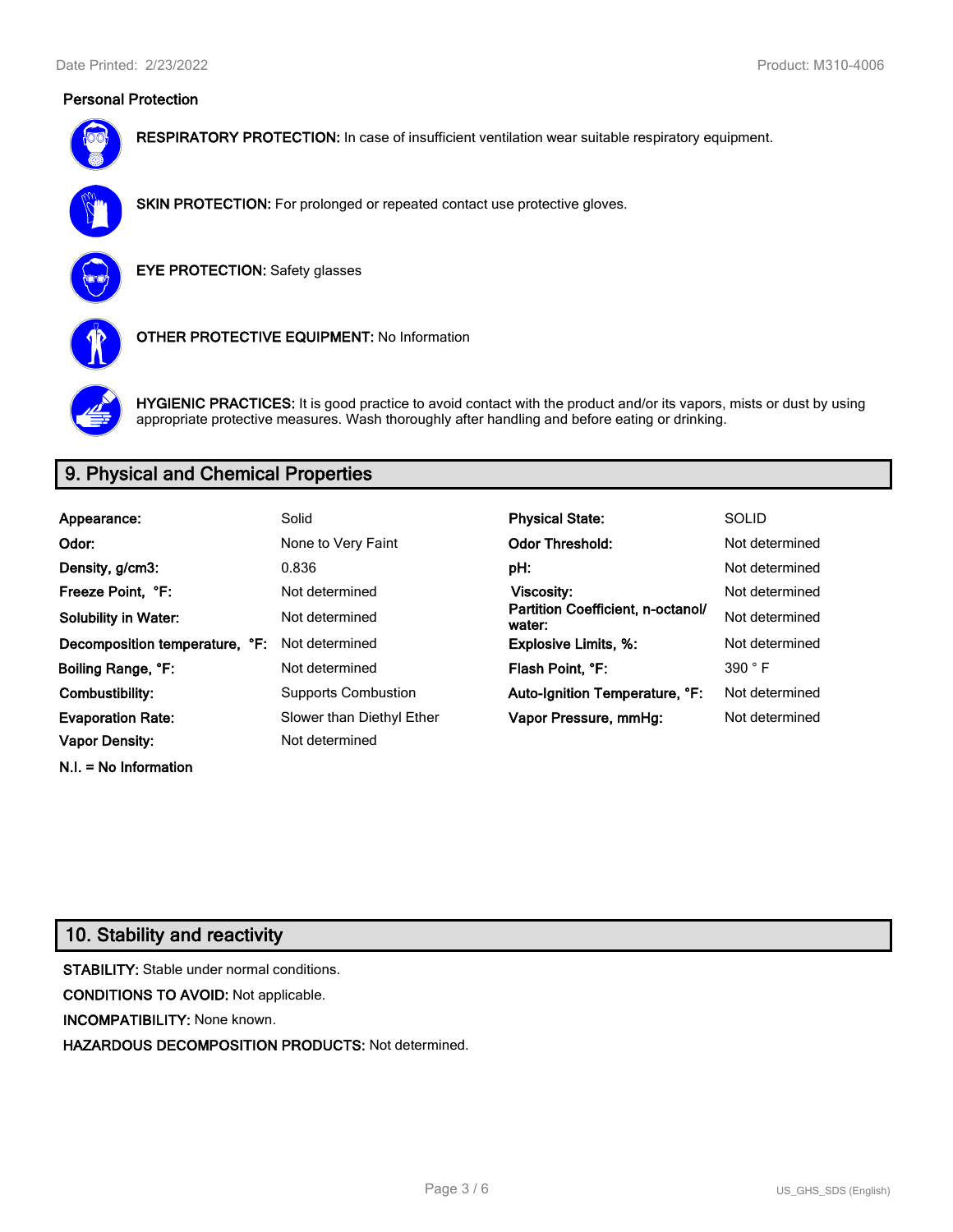# **11. Toxicological information**



**Practical Experiences**

**EMERGENCY OVERVIEW:** No Information

**EFFECT OF OVEREXPOSURE - EYE CONTACT:** No Information

**EFFECT OF OVEREXPOSURE - INGESTION:** No Information

**EFFECT OF OVEREXPOSURE - INHALATION:** No Information

**EFFECT OF OVEREXPOSURE - SKIN CONTACT:** No Information

**CARCINOGENICITY:** May cause cancer.

This product contains Titanium Dioxide, which is listed by IARC as possibly carcinogenic to humans (Group 2B). This listing is based on inadequate evidence of carcinogenicity in humans and sufficient evidence in experimental animals. This classification is relevant when exposed to titanium dioxide in dust or powder form only, including cured product that is subject to sanding, grinding, cutting, or other surface preparation activities.

#### **PRIMARY ROUTE(S) OF ENTRY:**

#### **Acute Toxicity Values The acute effects of this product have not been tested. Data on individual components are tabulated below**

**CAS-No. Chemical Name Oral LD50 Dermal LD50 Vapor LC50** 8002-74-2 polyethylene wax >3750 mg/kg Rat >3600 mg/kg Rabbit >14 mg/l 13463-67-7 titanium dioxide >10000 mg/kg Rat >10000 mg/kg Rabbit >20 mg/l

**N.I. = No Information**

### **12. Ecological information**

**ECOLOGICAL INFORMATION:** Ecological evaluation of this material has not been performed; however, do not allow the product to be released to the environment without governmental approval/permits.

# **13. Disposal Information**



**Product**

**DISPOSAL METHOD:** Waste from this material may be a listed and/or characteristic hazardous waste. Dispose of material, contaminated absorbent, container and unused contents in accordance with local, state, and federal regulations.

**STEPS TO BE TAKEN IN CASE MATERIAL IS RELEASED OR SPILLED:** Sweep up or vacuum up spillage and collect in suitable container for disposal.

### **14. Transport Information**

**SPECIAL TRANSPORT PRECAUTIONS:** No Information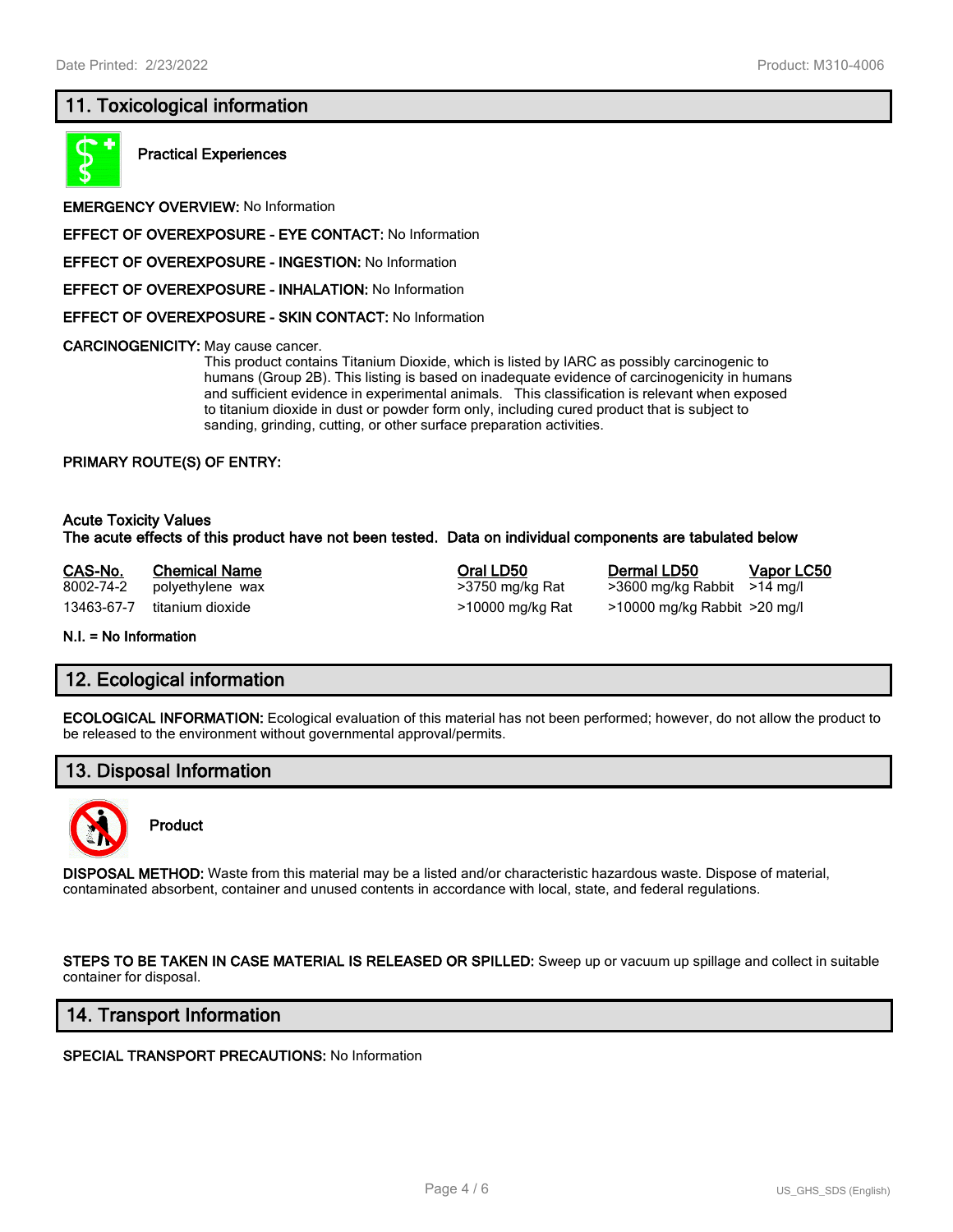**DOT:** NOT RESTRICTED **IATA:** NOT RESTRICTED **IMDG:** NOT RESTRICTED

# **15. Regulatory Information**

# **U.S. Federal Regulations:**

### **CERCLA - SARA Hazard Category**

This product has been reviewed according to the EPA 'Hazard Categories' promulgated under Sections 311 and 312 of the Superfund Amendment and Reauthorization Act of 1986 (SARA Title III) and is considered, under applicable definitions, to meet the following categories:

Chronic Health Hazard

### **SARA SECTION 313**

This product contains the following substances subject to the reporting requirements of Section 313 of Title III of the Superfund Amendment and Reauthorization Act of 1986 and 40 CFR part 372:

No Sara 313 components exist in this product.

#### **TOXIC SUBSTANCES CONTROL ACT**

This product contains the following chemical substances subject to the reporting requirements of TSCA 12(B) if exported from the United States:

| <b>Chemical Name</b> | CAS-No.   |
|----------------------|-----------|
| zinc                 | 7440-66-6 |
| lead                 | 7439-92-1 |

# **U.S. State Regulations:**

#### **CALIFORNIA PROPOSITION 65**

WARNING: Cancer and Reproductive Harm - www.P65Warnings.ca.gov.

Titanium Dioxide, Cancer, 0.6456% Cadmium, Reproductive Harm, 0%

| <b>Revision Date:</b> |                                                                                                                                                                                                                                      | 2/23/2022                    |   | <b>Supersedes Date:</b> |  |                             | 7/20/2021 |
|-----------------------|--------------------------------------------------------------------------------------------------------------------------------------------------------------------------------------------------------------------------------------|------------------------------|---|-------------------------|--|-----------------------------|-----------|
|                       | Reason for revision:<br>Substance Hazard Threshold % Changed<br>Substance and/or Product Properties Changed in Section(s):<br>01 - Product Information<br>03 - Composition/Information on Ingredients<br>15 - Regulatory Information |                              |   |                         |  |                             |           |
|                       | Datasheet produced by:                                                                                                                                                                                                               | <b>Regulatory Department</b> |   |                         |  |                             |           |
| <b>HMIS Ratings:</b>  |                                                                                                                                                                                                                                      |                              |   |                         |  |                             |           |
| Health:               |                                                                                                                                                                                                                                      | <b>Flammability:</b>         | 0 | <b>Reactivity:</b>      |  | <b>Personal Protection:</b> | х         |